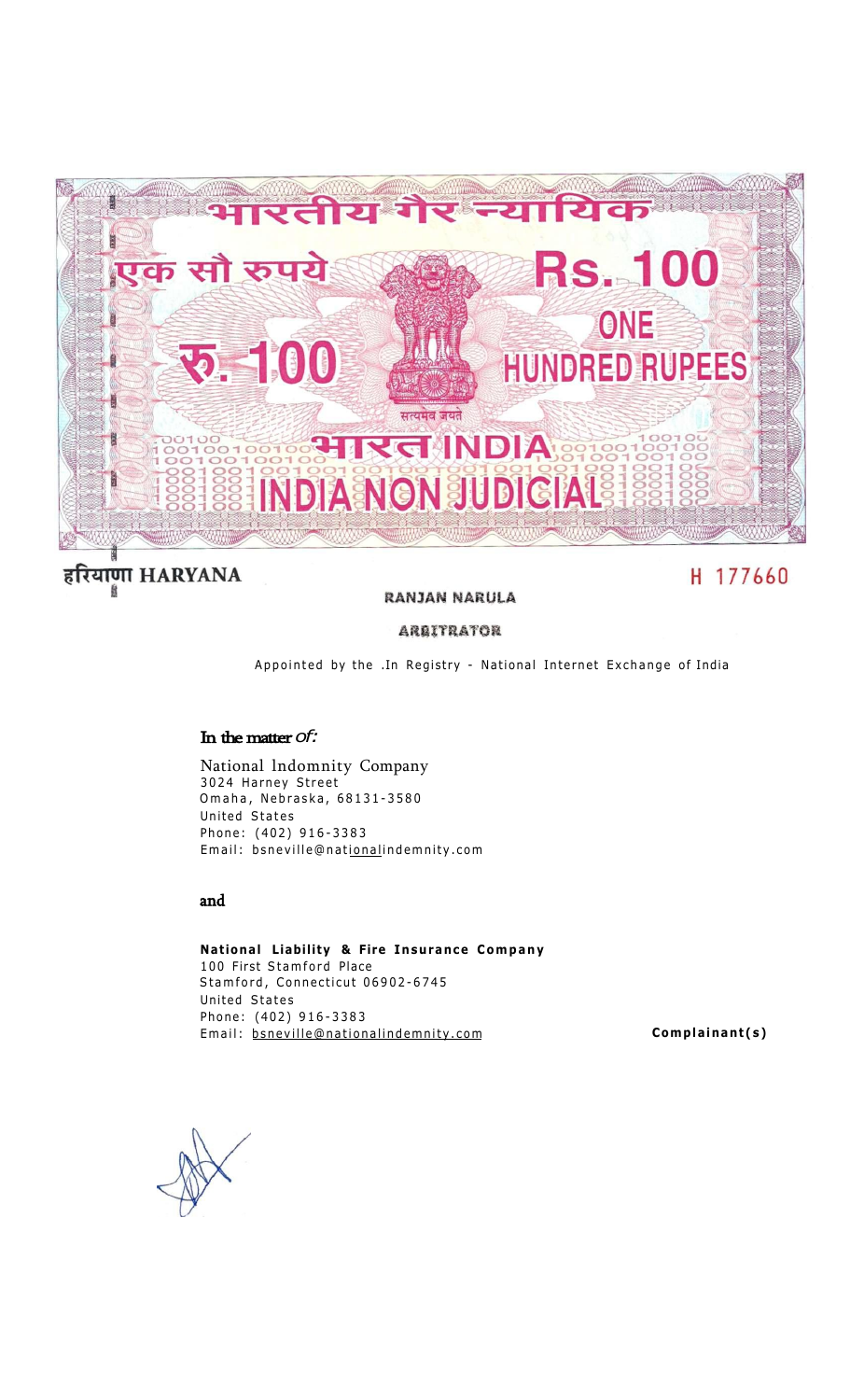## **Domain Admin**

**Privacy Protection**  14525 SW Millikan #4873 2 Beaverton, Oregon 97005-234 3 United States Phone: +1-201-377-3952 Email: info@domainwhoispri[vacyprotection.com](http://vacyprotection.com) ... ..Respondent

### AWARD

## 1) The Partical

The Complainants are National Indemnity Company, a Nebraska corporation with its principal place of business at 3024 Harney Street, Omaha, Nebraska, 68131-3580, United States, and National Liability & Fire Insurance Company, a Connecticut corporation with its principal place of business at 100 First Stamford Place, Stamford, Connecticut 06902–6745, United States (hereinafter collectively referred to as **"Complainants").** Complainants' parent company is Berkshire Hathaway Inc. The Complainants are represented by its authorized representative NEAL & MCDEVITT, LLC, 1776 Ash Street, Northfield, Illinois 60093, United States, who has submitted complaint against the domain. The Respondent is Domain Admin, Privacy Protection, 14525 SW Millikan #48732, Beaverton, Oregon 97005-2343, United States.

### 2) The Domain Name, Registrar & Registrant:

The disputed domain name is [www.berkshire.in](http://www.berkshire.in) The Registrar is Directi Web Services Pvt. Ltd., Directiplex, Mogra Village Nagardas Road, Andheri (East), Mumbal, Maharashtra 400069, India. The Registrant is Domain Admin, Privacy Protection (Respondent), 14525 SW Millikan #48732, Beaverton, Oregon 97005-2343, United States ,

### 3) Procedural History:

The Complainants filed this complaint with the .IN Registry and the .IN Registry appointed "Ranjan Narula" ("The Arbitrator") as the Sole Arbitrator under clause 5 of its policy. On 9th May, 2011 the arbitrator confirmed his acceptance of complaint via e-mail and followed with formal statement of acceptance and declaration of impartiality and independence on June 10, 2011. The Arbitrator issued notice to the Respondent on May 23, 2011 at their email address with a deadline of 10 days to submit their reply to the arbitration, however, the notice sent on info@domainwhoisprivacy [protection.com](http://protection.com) bounced back. The message received is reproduced below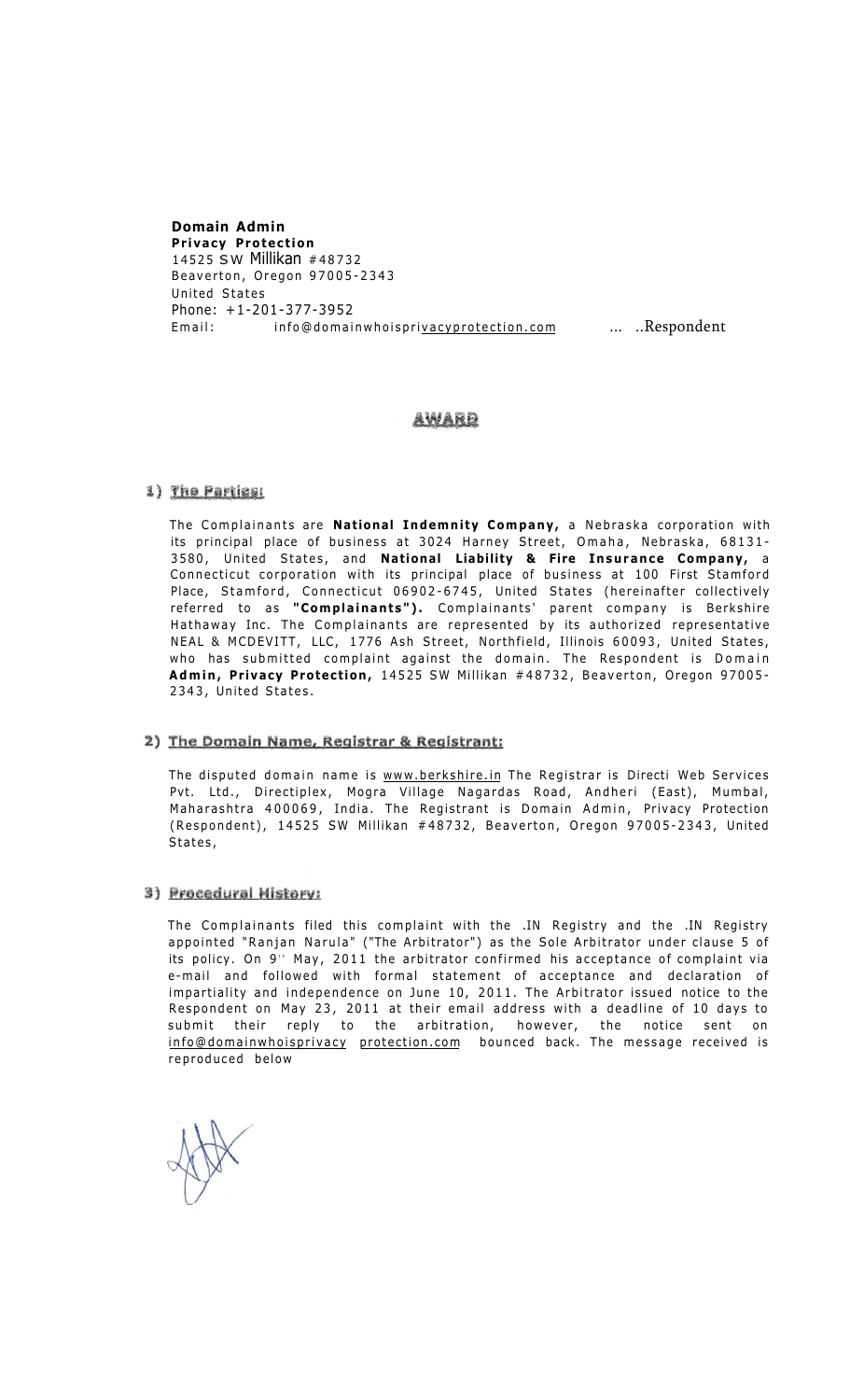*"This is a delivery failure notification message indicating that an email you addressed to email address : -- info@domainwhoisprivacyprotection. com* 

*could not be delivered. The problem appears to be : -- Recipient email address is possibly incorrect* 

*Additional information follows : -- Domain has no MX records or is invalid* 

*This condition occurred after 39 attempt(s) to deliver over a period of 92 hour(s)."* 

The arbitrator in his notice dated  $23^{\circ}$  May had directed the Complainant to send a soft copy of the complaint to the Respondent. The complainant's representative Laurin L. Grabowski of Neal & McDevitt, LLC sent out the e-mail on 23'' May with a copy to the Arbitrator. However the mail was returned and the complainant's representative informed that they have received the following message

*"Delivery has failed to these recipients or groups:* 

*info@domainwhoisprivacvprotection.com (info@domainwhoisprivacyprotection, com)* 

*A problem occurred during the delivery of this message to this e-mail address. Try sending this message again. If the problem continues, please contact your helpdesk.* 

*The following organization rejected your message: Postini.* 

*Diagnostic information for administrators:* 

*Generating server: NMSBS2011.NMLAW.local* 

*info@domainwhoisprivacyprotection. com* 

*Postini #550 Host not found for domain:[domainwhoisprivacyprotection.com](http://domainwhoisprivacyprotection.com) - psmtp ##"* 

Thereafter the Arbitrator wrote to the NIXI to confirm if they were able to serve the complaint via courier. The NIXI responded on 30<sup>th</sup> June, 2011 informing that the complaint was sent by FedEx on 19… May, 2011 and delivered on 23<sup>.</sup> May, 2011. On 4th July, 2011 the Arbitrator once again wrote to the parties closing the Respondent's right to file the response As no response has been filed by the Respondent and sufficient opportunity being granted, therefore, the complaint is being decided based on materials submitted by the Complainants and contentions put forth by them.

#### 4) Summary of the Complainants' contentions in the Complaint:

**The complainants in support of their case have made the following Submissions :**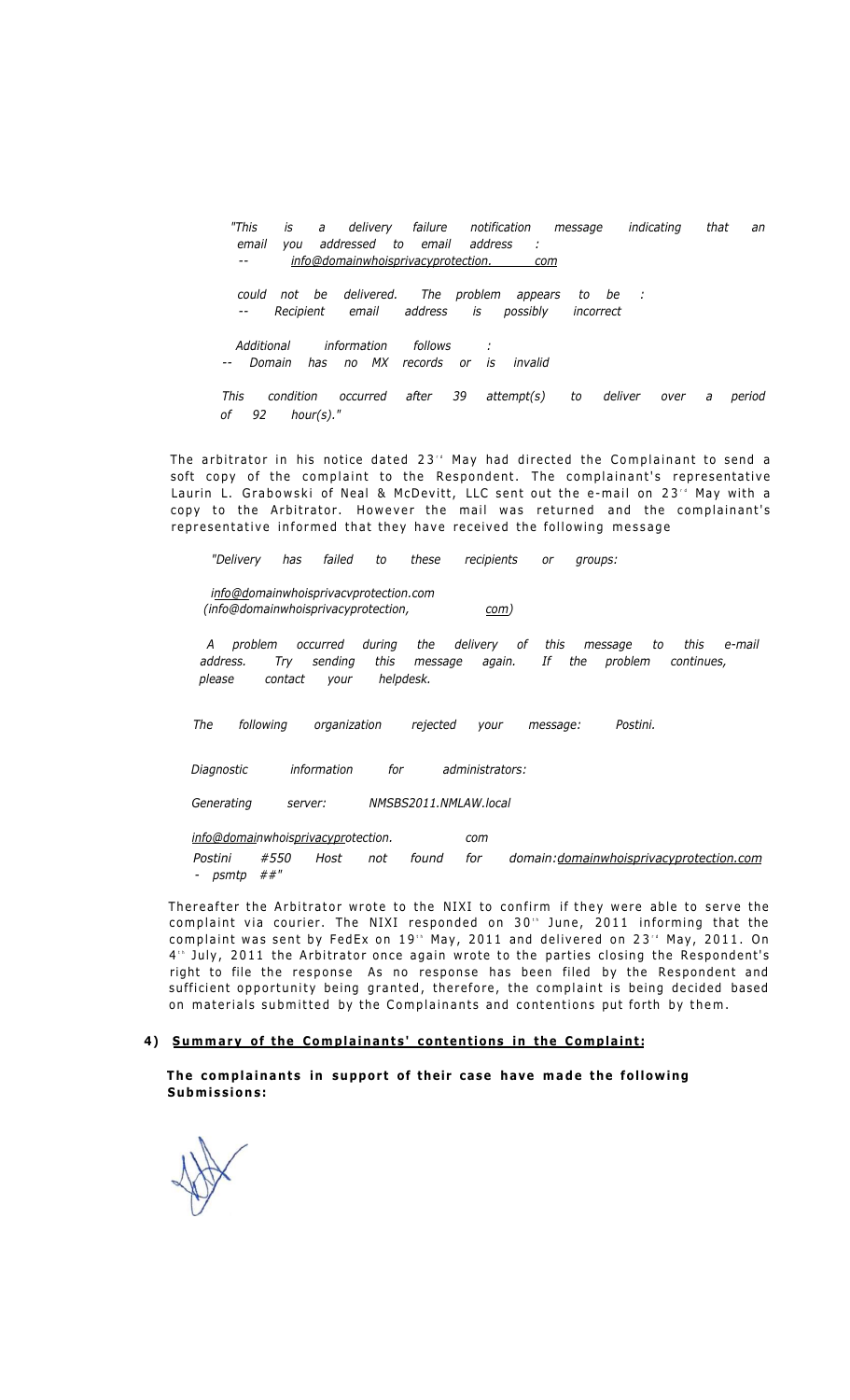- a) Complainants are the sole and exclusive owners of the famous United States registered trademark BERKSHIRE HATHAWAY GROUP, U.S. Reg, No. 1839594 dated June 14, 1994 which has been in use since at least as early as 1988 in connection with insurance underwriting, casualty insurance and reinsurance services . The complainant has filed a copy of the registration as **Annexure C.**
- b) Complainants' parent company viz., Berkshire Hathaway Inc. owns and has registered various domain names comprising the Berkshire Hathaway marks and formatives thereof, including [www.berkshirelndia.com](http://www.berkshirelndia.com) and [www.berkshireindia.in,](http://www.berkshireindia.in) *inter alia.* **Annexure** D has been furnished as a list of domain names owned by the Complainants and/or Berkshire Hathaway Inc.
- c) On account of extensive promotion/advertisement of services under Berkshire Hathaway Marks, the Complainants and Berkshire Hathaway Inc. are wellknown globally, particularly in the insurance and reinsurance industries. In India, the Complainants conduct business under the trade name 'Berkshire India Private Limited'.
- d) The Respondent's domain name is identical to the Berkshire Hathaway Registration and Marks, as well as Complainants' domain names [www.berkshireindia.com](http://www.berkshireindia.com) and [www.berkshireindia.in,](http://www.berkshireindia.in) among others, in which the Complainants enjoy substantial goodwill. The addition of ".in" to Complainants' marks does not change the likelihood of confusion, as ".in" is an irrelevant distinction. The complainants have filed offending website pages as **Annexure E.**
- e) The Respondent is not listed as an owner of any pending/ registered trademark containing a formative of the term "Berkshire". Moreover, there is no evidence that the Respondent, as an individual, business, or other organization has been commonly known by the offending domain name.
- f) The Respondent has made no use and/or any demonstrable preparations to use the domain name or any other trademark similar to the domain name in connection with a *bona fide* offering of goods or services. Further, the Respondent is not making a legitimate non-commercial or fair use of the disputed domain name.
- g) The Respondent is using the offending website to derive revenues from "ciickthroughs" featuring products and services from competitors of Complainants and to mislead the consumers. On its website, the Respondent references **"Berkshire"** repeatedly.
- h) On visiting the [www.berkshire.in w](http://www.berkshire.in)ebsite, there is an indicator that the website is "parked" for free, courtesy of Sedo. This further evidences that Respondent has no rights or legitimate interests in the domain name as this message illustrates passive holding of the domain name by the Respondent.
- i) The Respondent has adopted the domain name with a view to attract the web users to the Respondent's website, who would actually be searching for the Complainants or their parent company. Such use of a domain name does not provide a legitimate interest under the Policy.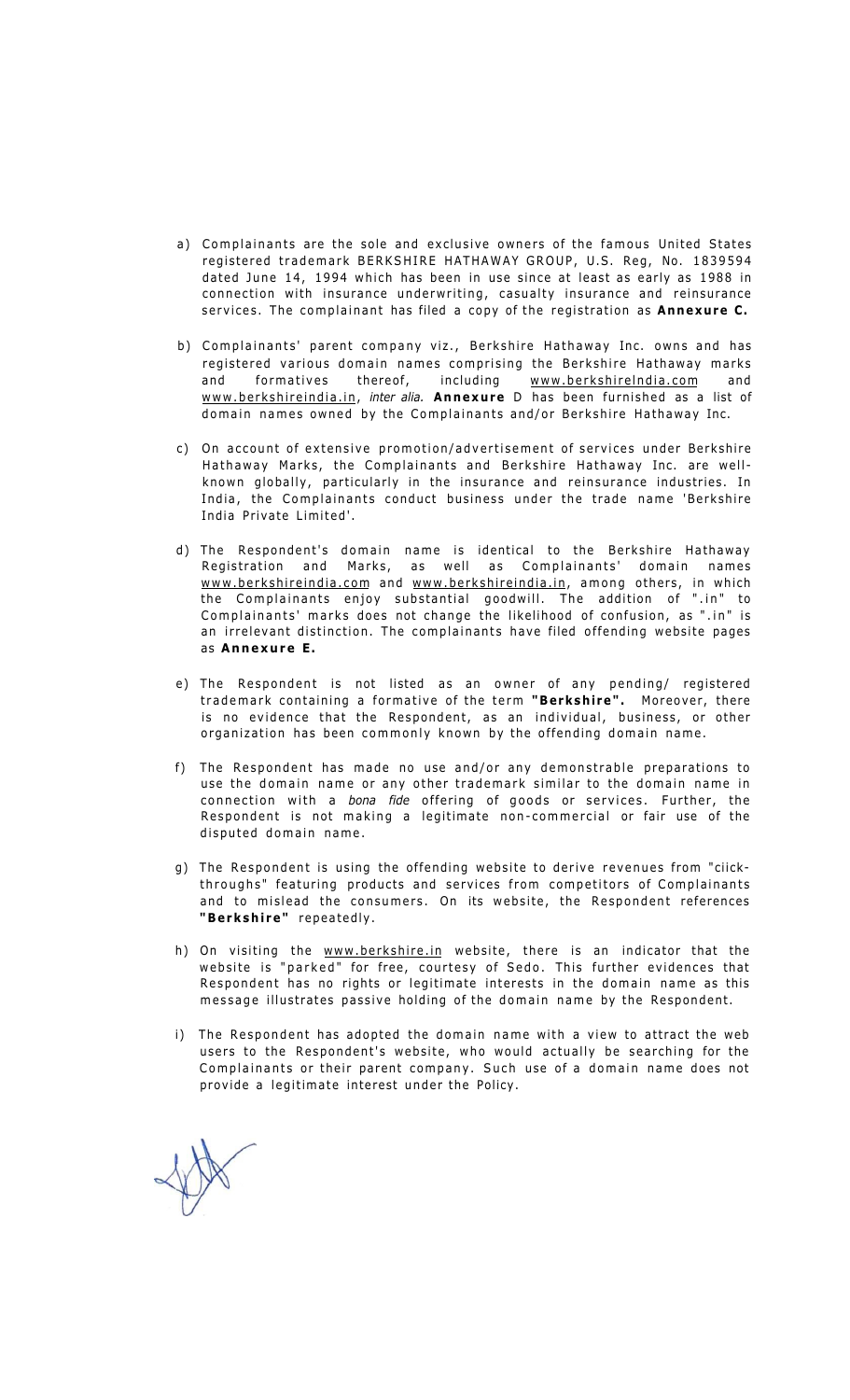- j) By using the disputed domain name, the Respondent has intentionally attempted to attract, for commercial gain, internet users to Respondent's website by creating a likelihood of confusion with the Complainant's marks as to the source, sponsorship, affiliation, or endorsement of the Respondent's website or of a product or service on the Respondent's website.
- k) Registration of a well-known trademark in a domain name, of which the Respondent must reasonably have been aware of, constitutes opportunistic bad faith. Further, the offending website does not contain any statement that makes it explicitly clear that the website is not associated with the Complainants .
- I) The use of the Complainants' marks simply for the purpose of driving traffic to Respondent's website and to competitors of Complainants, is not a bona fide attempt to officer goods and services to the public.
- m) According to the website, the Respondent is currently accepting offers to potentially sell the domain name [www.berkshire.in.](http://www.berkshire.in) Under the UDRP Policy, such an offer to sell a domain name for valuable consideration establishes that the domain name has been registered and is being used in bad faith.
- n) It is not possible to obtain every variation of how Complainant's marks may be registered or used as a domain name and the Respondent has devised a variation that has not been contemplated by the Complainants.
- o) "Domain Admin Privacy Protection" allows an entity to get around a "public" registration to a "private" one by using the private registration process, thus allowing the true registrant to hide behind the name Domain Admin Privacy Protection.

#### 5) Deeisiort/s Upholding The Complainant's Rights

LEGO Juris A/S v. Martin, INDRP/125 (2008): the Complainants have relied on the following legal principles that have been laid down in the above case:

- (i) It is well recognized that incorporating a trademark in its entirety, particularly if the mark is an internationally well-known mark, is sufficient to establish that the domain name is identical or confusingly similar to the Complainant's registered mark .
- (ii) The use of the disputed domain name by the Respondent using the Complainant's well-known trademark to redirect internet users to other websites is not a *bona-fide* use and does not confer rights or legitimate interests .
- (iii) Where a domain name is found to have been registered with an intention to attract internet users by exploiting the fame of a well-known trademark, it constitutes bad faith registration.
- 6) Respondent

The Respondent has not filed any response to the Complaint though they were given opportunity to do so. Though e-mails sent to their address have been returned with delivery failure notification. The Respondent appears to have given a wrong address at the time of domain registration which is violation of the terms of Registration. In any case it has been confirmed by the .IN Registry that the Respondent was successfully served with the copy of the complaint by courier, thus indicating that the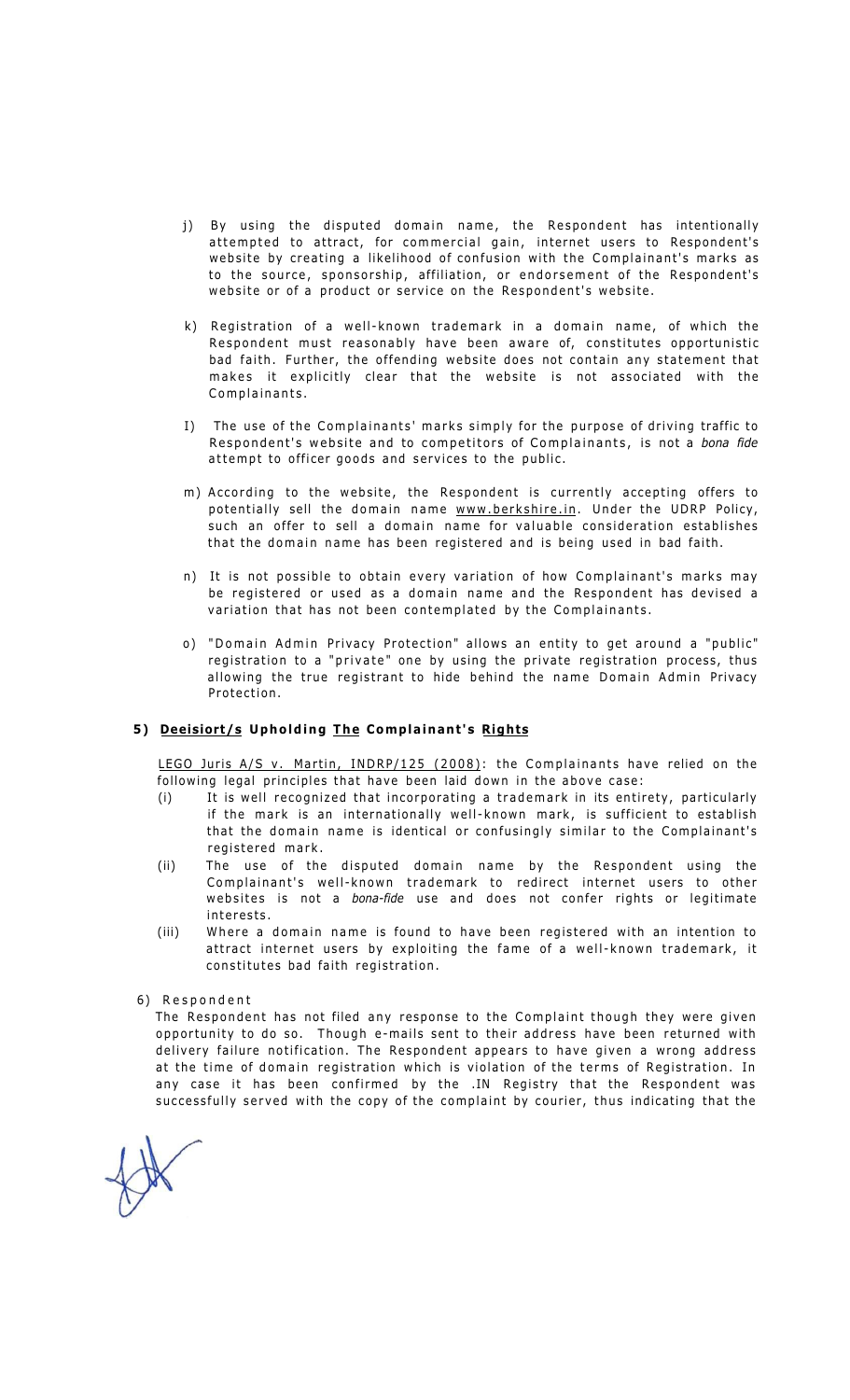Respondent has received the complaint and elected not to file its response. Therefore, the complaint had to be decided based on submissions on record and analyzing whether the Complainant has satisfied the conditions laid down in paragraph 4 of the policy.

### **7) Discussion and Findings:**

The submission and documents filed by the Complainants in support of their prior adoption, use and registration of the mark/domain name "BERKSHIRE" leads to the conclusion that the Complainants have better and prior rights in the domain name. Further, they have registered a number of domain names containing the mark "BERKSHIRE" .

Based on the submissions and documents on record, I'm satisfied that the Complainants have established the three conditions as per paragraph 4 of the policy:

*1) The Respondent's domain name is identical and confusingly similar to a name, trademark or service in which the Complainant has rights.* 

It has been established by the Complainants that they have trademark rights, and rights on account of prior and longstanding use in the **"Berkshire** Hathaway Marks" . The Complainants have in support submitted substantial documents. The disputed domain name contains Complainants' "BERKSHIRE" trademark in its entirety. The mark is being used by the Complainants worldwide including in India in relation to its business. The mark has been highly publicized and advertised by the Complainants in both the electronic and print media.

*2) The Respondent has no rights or legitimate interests in respect of the disputed domain name.* 

The Complainants have not authorised the Respondent to register or use the "BERKSHIRE" trademark. Further, the Respondent has never used the disputed domain name or any trademark similar to the disputed domain name prior to the registration of the disputed domain name in favour of the Complainants .

The Respondent has not rebutted the contentions of the Complainants and has not produced any documents or submissions to show their interest in protecting their right and interest in the domain name. Further, the Respondent has not used the domain name or a name corresponding to the disputed domain name in connection with a bona fide offer of goods or services. Further, the Respondent is not commonly known by the disputed domain name and has not made any legitimate noncommercial or fair use of the disputed domain name. The Respondent has in fact parked the domain name on what appears to be "pay per click" website purposely putting links of insurance companies products/services on their website. The instruction is obviously to attract internet traffic by using a well known mark as domain name .

The above leads to the conclusion that Respondent has no right or legitimate interest in respect of the disputed domain name [www.berkshire.in.](http://www.berkshire.in) Its primary intention is to trade upon the reputation of the Respondent.